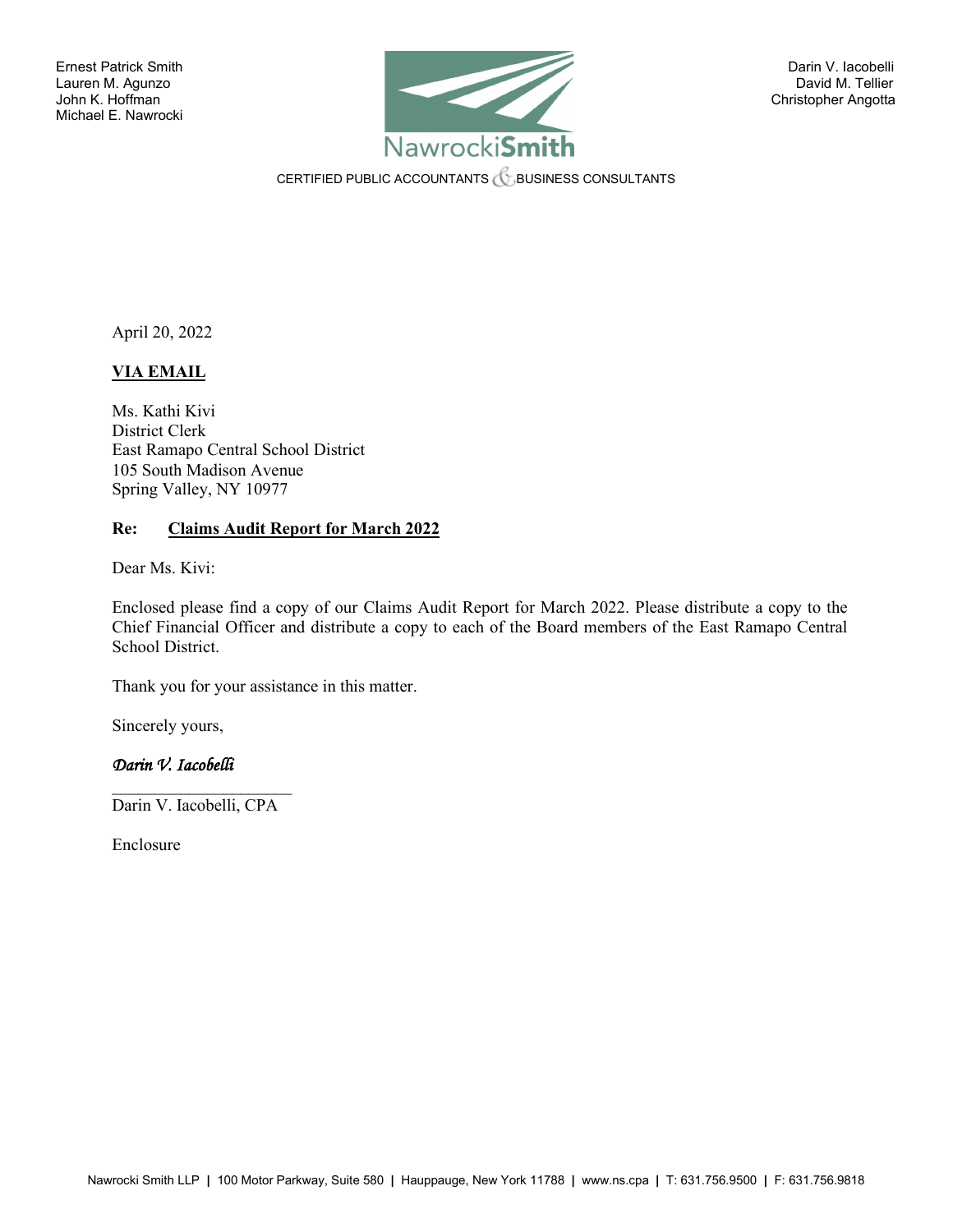

CERTIFIED PUBLIC ACCOUNTANTS  $\mathcal C$  business consultants

April 20, 2022

#### **VIA EMAIL**

Board of Education East Ramapo Central School District 105 South Madison Avenue Spring Valley, NY 10977

#### *Re: Claims Audit Report for the Month of March 1, 2022 through March 31, 2022*

Board of Education:

We have completed our claims auditing services to the East Ramapo Central School District covering the time period of March 1, 2022 through March 31, 2022. The services we performed, as outlined within our proposal, include reviewing all claims against the District. The purpose of this report is to update the Board of Education on work performed to date, our findings, and recommendations.

For ease of reference we have categorized the remainder of this report as follow:

#### **Claims Audit Services**

#### **Exhibits**

#### **CLAIMS AUDIT SERVICES**

The claims audit services performed on each claim against the District consisted of:

- 1. Verification of the accuracy of invoices and claim forms.
- 2. Ensuring proper approval of all purchases; checking that purchases constitute legal expenses of the school district.
- 3. Determining that purchase orders have been issued in accordance with Board of Education policy, and applicable state law.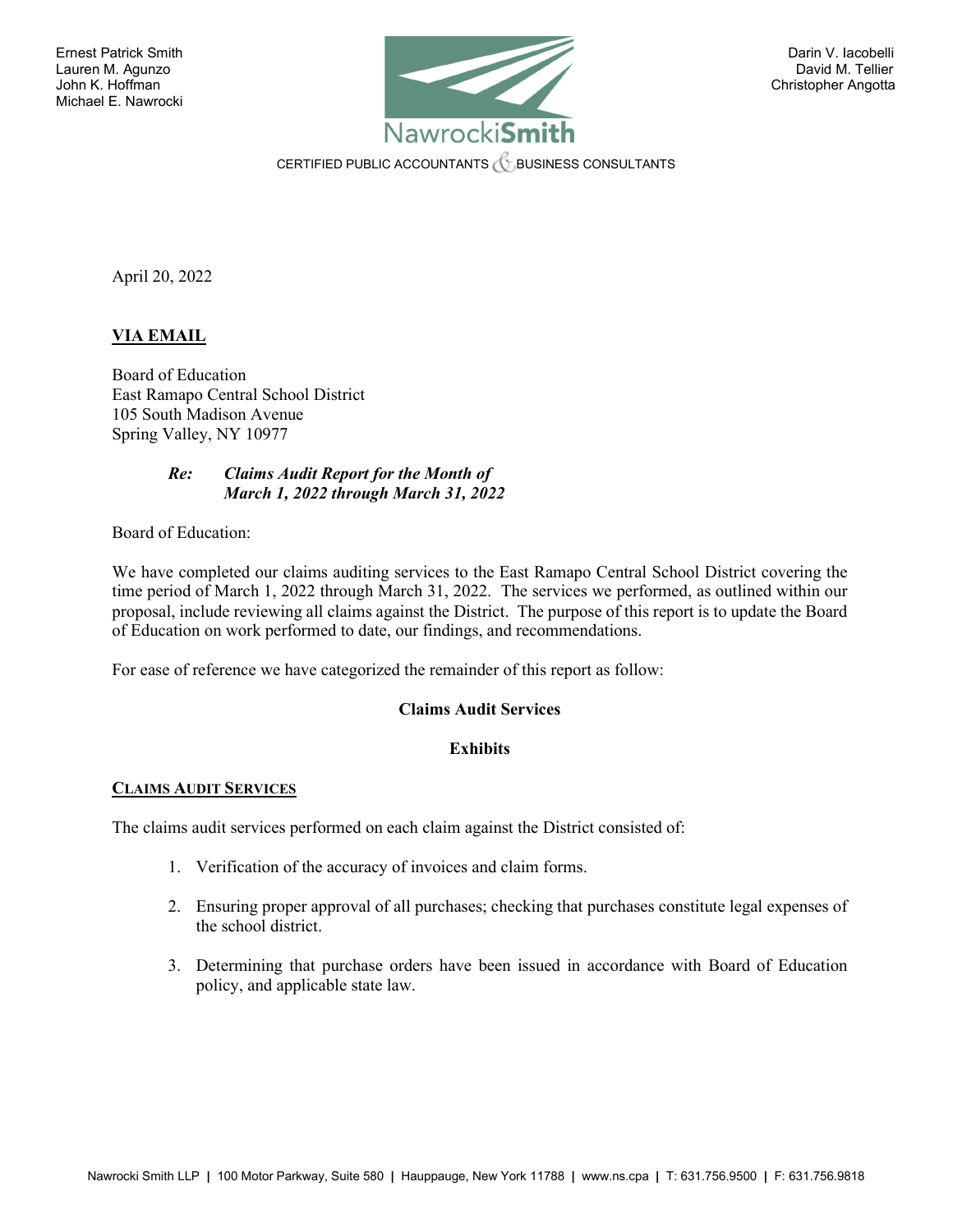# Nawrocki**Smith**

*Board of Education East Ramapo Central School District April 20, 2022 Page 2* 

#### *Re: Claims Audit Report for the Month of March 1, 2022 through March 31, 2022*

- 4. Comparison of invoices or claims with previously approved contracts.
- 5. Reviewing price extensions, claiming of applicable discounts, inclusion of shipping and freight charges.
- 6. Approving all charges that are presented for payment which are supported with documentary evidence indicating compliance with all pertinent laws, policies and regulations.

Over the time period of March 1, 2022 through March 31, 2022 we have audited **1,936** claims against the District in the amount of **\$27,233,027.94** (See attached Exhibit I). We made inquiries and/or observations into **77** claims in the amount of **\$5,905,485.91**. It should be noted that currently, there are no outstanding inquiries in regard to the audit of claims made against the District for the period of July 1, 2021 through March 31, 2022. We have summarized the inquiries and/or observations as well as the resolutions within Exhibit II.

Please note that for comparative purposes, we have attached Exhibit II – "Summary of Inquiries/Resolutions" for each of the prior months, if applicable.

We trust that the foregoing comments are clear. If you have any questions or you would like to discuss this matter further, please contact me at 631-756-9500.

Very truly yours,

*Nawrocki Smith LLP*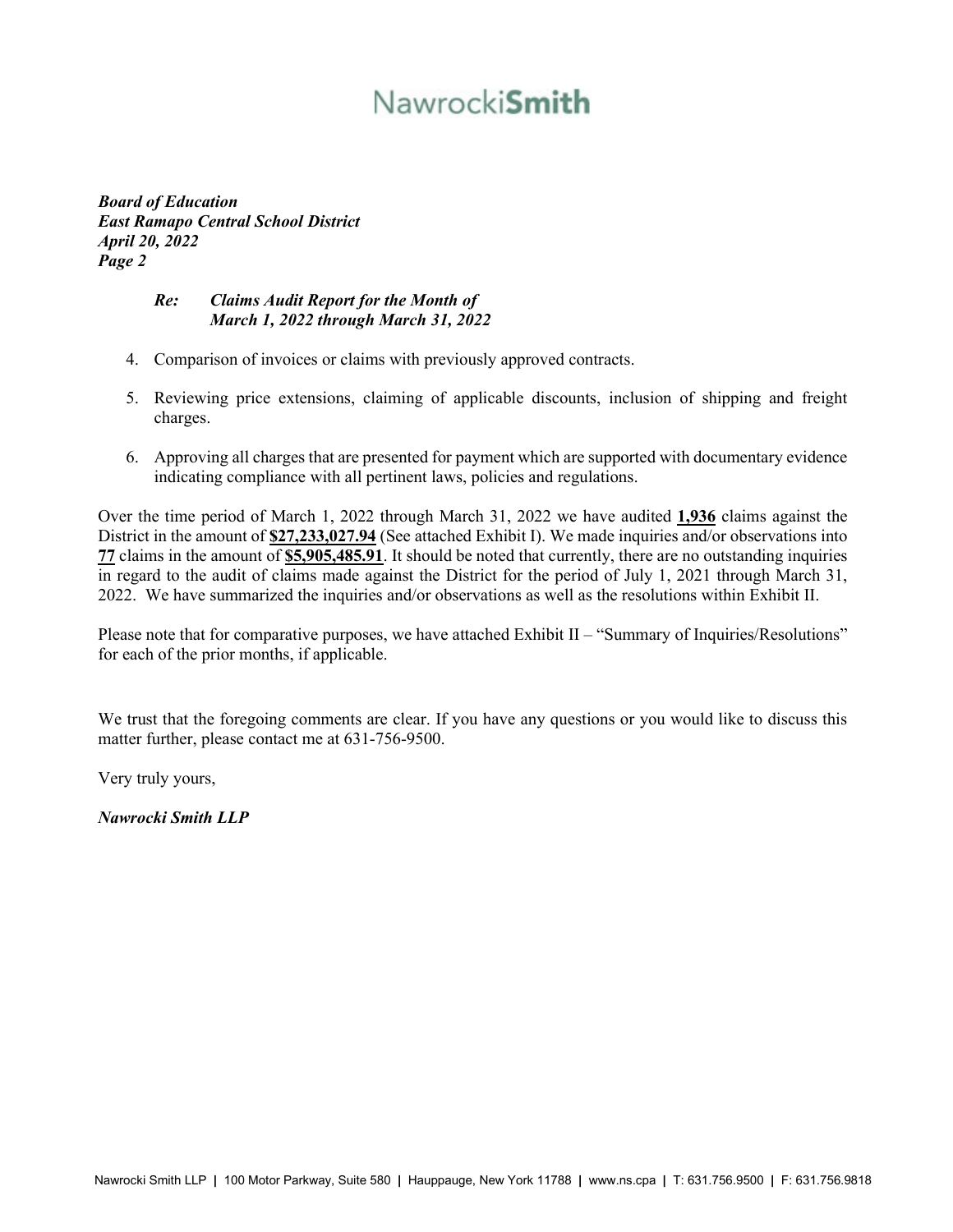| <b>Claims Audit By Fund</b>         | Legend:         |                                        |
|-------------------------------------|-----------------|----------------------------------------|
| East Ramapo Central School District | A - General     | H - Capital                            |
| <b>Exhibit I</b>                    |                 | $C$ - School Lunch TA - Trust & Agency |
| March 2022                          | F - Special Aid | CM - Scholarship                       |

| <b>Check Date</b> | <b>Audit Date</b> | Warrant# | <b>Fund</b> | # of    | \$ Value of Checks # of Inquiries |    | <b>S</b> Value of | # of Resolved | # of Outstanding         | <b>Check Sequence</b> |
|-------------------|-------------------|----------|-------------|---------|-----------------------------------|----|-------------------|---------------|--------------------------|-----------------------|
|                   |                   |          |             | Checks  |                                   |    | Inquiries         | Inquiries     | Inauiries                |                       |
| 03/02/22          | 03/02/22          | 140      |             | 93      | 2,076,754.91                      |    | 164,097.30        |               |                          | 423363-423455         |
| 03/02/22          | 03/02/22          | 141      |             | າາ<br>∸ | 1.519.302.06                      |    | 350.00            |               | $\overline{\phantom{a}}$ | 423456-423477         |
| 03/02/22          | 03/02/22          | 142      |             | 56      | 2,006,664.33                      |    | 22,196.87         |               |                          | 55222-55277           |
| 03/02/22          | 03/02/22          | 139      |             |         | 26,399.63                         |    | 26,399.63         |               |                          | 443                   |
| <b>TOTAL</b>      |                   |          |             | 172     | 5,629,120.93                      | 15 | 213.043.80        | 15            | $\sim$                   |                       |

| <b>Check Date</b> | <b>Audit Date</b> | Warrant# | $\sim$<br>Fund | $#$ of<br><b>Checks</b> | alue of Checks/ | # of Inquiries | <sup>*</sup> Value of<br>Inquiries | # of Resolved<br>Inauiries | # of Outstanding<br><b>Inquiries</b> | <b>Check Sequence</b> |
|-------------------|-------------------|----------|----------------|-------------------------|-----------------|----------------|------------------------------------|----------------------------|--------------------------------------|-----------------------|
| 03/04/22          | 03/04/22          | 43       |                |                         | 595.628.23      |                | 595,628.23                         |                            |                                      | 423478                |
| <b>TOTAL</b>      |                   |          |                |                         | 595.628.23      |                | 595.628.23                         |                            |                                      |                       |

| <b>Check Date</b> | <b>Audit Date</b> | Warrant# | $\sim$<br>Fund | # of<br><b>Checks</b> | <b>S</b> Value of Checks | # of Inquiries | <sup>*</sup> Value of<br>Inquiries | # of Resolved<br>Inauiries | # of Outstanding<br><b>Inquiries</b> | <b>Check Sequence</b> |
|-------------------|-------------------|----------|----------------|-----------------------|--------------------------|----------------|------------------------------------|----------------------------|--------------------------------------|-----------------------|
| 03/10/22          | 03/10/22          | 146      |                |                       | 23,062.73                |                |                                    |                            |                                      | 423479-423480         |
| <b>TOTAL</b>      |                   |          |                |                       | 23,062.73                |                |                                    |                            |                                      |                       |

| <b>Check Date</b> | <b>Audit Date</b> | Warrant# | <b>Fund</b> | $#$ of<br><b>Checks</b> | Value of Checks | # of Inquiries | <sup>*</sup> Value of<br><b>Inquiries</b> | # of Resolved<br>Inauiries | # of Outstanding<br><b>Inquiries</b> | <b>Check Sequence</b> |
|-------------------|-------------------|----------|-------------|-------------------------|-----------------|----------------|-------------------------------------------|----------------------------|--------------------------------------|-----------------------|
| 03/11/22          | 03/11/22          | .47      |             |                         | 1.164.279.75    |                | 248,013.92                                |                            |                                      | 423481-423499         |
| <b>TOTAL</b>      |                   |          |             | 10                      | 1.164.279.75    |                | 248.013.92                                |                            |                                      |                       |

| <b>Check Date</b> | <b>Audit Date</b> | Warrant# | <b>Fund</b> | # of<br><b>Checks</b> | S Value of Checks # of Inquiries |    | \$ Value of<br><b>Inquiries</b> | # of Resolved<br><b>Inquiries</b> | # of Outstanding<br><b>Inquiries</b> | Check Sequence        |
|-------------------|-------------------|----------|-------------|-----------------------|----------------------------------|----|---------------------------------|-----------------------------------|--------------------------------------|-----------------------|
| 03/16/22          | 03/16/22          | 149      |             |                       | 3.037.191.81                     |    | 2,888,396.16                    |                                   |                                      | 423501-423511         |
| 03/31/22          | 03/16/22          | 153      |             | 1089                  | 730,684.80                       |    | 5,103.00                        |                                   |                                      | 423512-424600         |
| 03/16/22          | 03/16/22          | 154      |             | 113                   | 4.648.119.34                     | 10 | 39.529.29                       | 10                                |                                      | 423500: 424601-424712 |
| 03/16/22          | 03/16/22          | 155      |             | 215                   | 528,307.80                       |    |                                 | $\overline{\phantom{a}}$          | -                                    | 424713-424927         |
| 03/16/22          | 03/16/22          | 152      |             |                       | 6,831.41                         |    |                                 |                                   | -                                    | 16525-16527           |
| 03/16/22          | 03/16/22          | 148      |             | 62                    | .290.146.55                      |    | 23,873.52                       |                                   |                                      | 55278-55339           |
| 03/16/22          | 03/16/22          | 151      |             |                       | 561,281.38                       |    | 560,281.38                      |                                   |                                      | 444-448               |
| 03/16/22          | 03/16/22          | 150      | TA          |                       | 49,401.11                        |    | 558.00                          |                                   |                                      | 37787-37789           |
|                   | <b>TOTAL</b>      |          |             | 1501                  | 10.851.964.20                    | 34 | 3.517.741.35                    | 34                                |                                      |                       |

| <b>Check Date</b> | <b>Audit Date</b> | Warrant# | $\sim$<br><b>Tund</b> | # of<br><b>Checks</b> | alue of Checks | # of Inquiries | <sup>®</sup> Value of<br>Inquiries | # of Resolved<br><b>Inquiries</b> | # of Outstanding<br><b>Inquiries</b> | <b>Check Sequence</b> |
|-------------------|-------------------|----------|-----------------------|-----------------------|----------------|----------------|------------------------------------|-----------------------------------|--------------------------------------|-----------------------|
| 03/22/22          | 03/22/22          | 56       |                       |                       | 32,600.00      |                |                                    |                                   |                                      | 424928                |
| <b>TOTAL</b>      |                   |          |                       |                       | 32,600.00      |                |                                    |                                   |                                      |                       |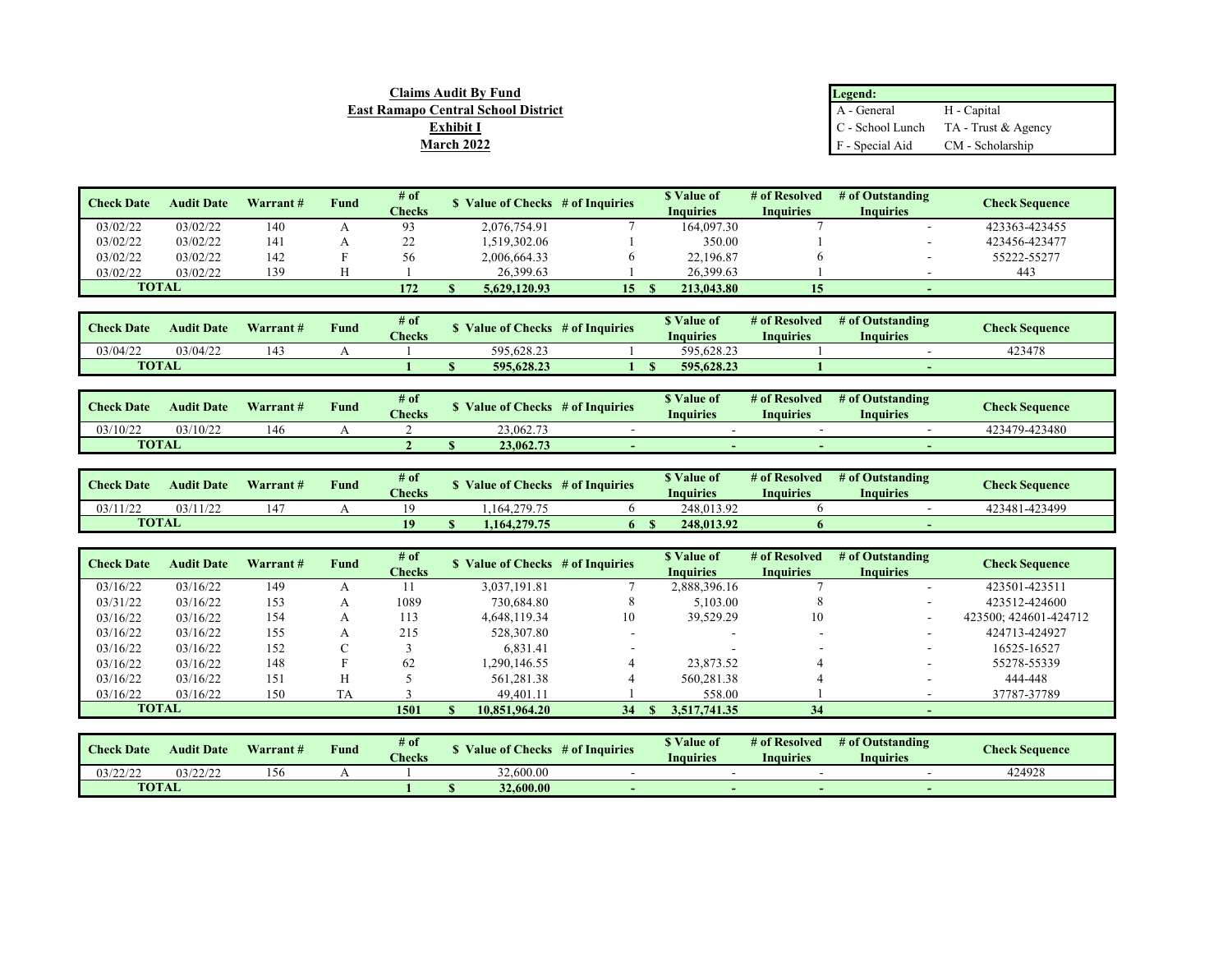| <b>Check Date</b>  | <b>Audit Date</b> | Warrant# | Fund      | # of          |                  | \$ Value of Checks # of Inquiries | \$ Value of              | # of Resolved    | # of Outstanding | <b>Check Sequence</b> |
|--------------------|-------------------|----------|-----------|---------------|------------------|-----------------------------------|--------------------------|------------------|------------------|-----------------------|
|                    |                   |          |           | <b>Checks</b> |                  |                                   | <b>Inquiries</b>         | <b>Inquiries</b> | <b>Inquiries</b> |                       |
| 03/23/22           | 03/30/22          | 158      |           |               | 78,462.83        |                                   | $\overline{\phantom{a}}$ |                  | -                | 424929-424932         |
| 03/30/22           | 03/30/22          | 160      | A         |               | 842,081.03       |                                   | 733,465.40               |                  | -                | 424933-424938         |
| 03/30/22           | 03/30/22          | 163      | A         | 21            | 65,547.90        |                                   |                          |                  | -                | 424939-424959         |
| 03/30/22           | 03/30/22          | 164      | A         | 109           | 3,119,207.56     | 12                                | 182,802.20               | 12               | -                | 424960-425068         |
| 03/30/22           | 03/30/22          | 161      |           |               | 500,108.94       |                                   |                          |                  | ۰                | 16528-16531           |
| 03/30/22           | 03/30/22          | 165      |           | 94            | 3,915,096.36     |                                   | 47,407.17                |                  | -                | 55340-55433           |
| 03/30/22           | 03/30/22          | 159      |           |               | 367, 383.84      |                                   | 367, 383.84              |                  |                  | 449                   |
| 03/30/22           | 03/30/22          | 162      | <b>TA</b> |               | 48,483.64        |                                   |                          |                  |                  | 37806                 |
| <b>TOTAL</b>       |                   |          |           | 240           | 8.936.372.10     | 21                                | 1,331,058.61             | 21               |                  |                       |
|                    |                   |          |           |               |                  |                                   |                          |                  |                  |                       |
| <b>GRAND TOTAL</b> |                   |          |           | 1936          | 27, 233, 027. 94 | 77                                | 5.905.485.91             | 77               |                  |                       |

\*Payroll Warrants are included for informational purposes only and have not been reviewed.

| <b>Check Date</b> | <b>Pavroll Run</b> | Warrant# | $T$ und | # of                        | Value of Checks | # of Inquiries | " Value of | # of Resolved | # of Outstanding | Check Sequence     |
|-------------------|--------------------|----------|---------|-----------------------------|-----------------|----------------|------------|---------------|------------------|--------------------|
|                   | Date               |          |         | <b><i><u>Checks</u></i></b> |                 |                | Inquiries  | Inquiries     | Inquiries        |                    |
| 03/09/22          | 03/09/22           | 144      | ⊥ ∠     |                             | 29,241.24       |                |            |               |                  | Wires              |
| 03/11/22          | 03/11/22           | 145      | ιљ      |                             | 2,174,296.32    |                |            |               |                  | 37772-37786; Wires |
| 03/25/22          | 03/25/22           | .57      |         | 46                          | 2.176.646.93    |                |            |               |                  | 37790-37805: Wires |
|                   | <b>TOTAL</b>       |          |         | 96                          | 4.380.184.49    |                |            | $\sim$        | -                |                    |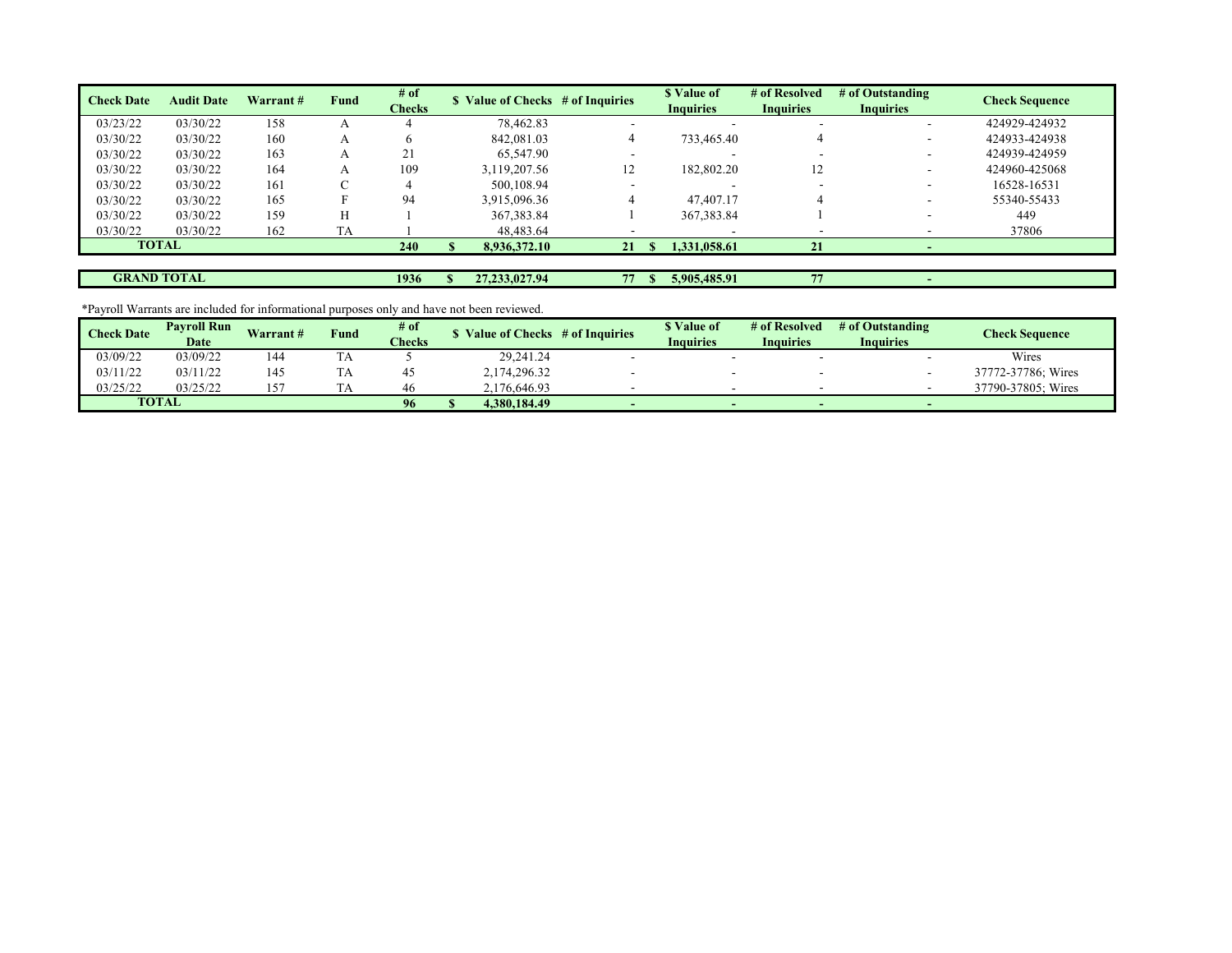## **East Ramapo Central School District Claims Audit - Analysis by Number of Inquiries & Dollar Value Summary of Inquiries / Resolutions and Percentage of Total Claims & Dollar Value of Claims Exhibit II**

|  |  | 2021 / 2022 YTD |  |
|--|--|-----------------|--|
|--|--|-----------------|--|

| <b>Reason For Inquiry</b>                 | <b>Resolution</b>                 | $Jul-21$ |          | Aug-21 |          | $Sep-21$                 |          | $Oct-21$ |          | $Nov-21$                 |          | <b>Dec-21</b> |          |
|-------------------------------------------|-----------------------------------|----------|----------|--------|----------|--------------------------|----------|----------|----------|--------------------------|----------|---------------|----------|
| Incorrect accounts payable amount         | Amount adjusted prior to payment* |          | 1.39%    |        | .68%     |                          | 0.21%    |          | 0.63%    |                          | 1.20%    |               | 0.13%    |
| Paid sales tax                            | Amount adjusted prior to payment* |          | 0.00%    |        | 0.28%    |                          | $0.00\%$ |          | $0.00\%$ |                          | $0.00\%$ |               | $0.00\%$ |
| Incorrect remittance address              | Address verified                  |          | 0.69%    |        | $0.00\%$ |                          | 0.07%    |          | 0.95%    |                          | 1.50%    |               | 0.13%    |
| Insufficient supporting documentation     | n/a                               |          | $0.00\%$ |        | $0.00\%$ | $\overline{\phantom{a}}$ | $0.00\%$ |          | $0.00\%$ |                          | $0.00\%$ |               | 0.00%    |
| Invoice date precedes purchase order date | Noted by Business Office          | 10       | 6.94%    | 35     | 9.78%    |                          | 2.20%    | 38       | 12.03%   | 78                       | 23.42%   | 43            | 2.87%    |
| Invoice over 90 days outstanding          | Verified not a duplicate payment  |          | 0.69%    |        | 2.23%    | 6.                       | 0.43%    |          | $0.32\%$ |                          | $0.00\%$ |               | 0.13%    |
| Missing receiving or approval signature   | n/a                               |          | $0.00\%$ |        | $0.00\%$ | $\overline{\phantom{a}}$ | $0.00\%$ |          | $0.00\%$ | $\overline{\phantom{a}}$ | $0.00\%$ |               | $0.00\%$ |
| Not an original invoice or receipt        | n/a                               |          | 0.00%    |        | $0.00\%$ | $\sim$                   | $0.00\%$ |          | $0.00\%$ |                          | $0.00\%$ |               | $0.00\%$ |
| Receipts not itemized                     | n/a                               |          | 0.00%    |        | $0.00\%$ |                          | $0.00\%$ |          | $0.00\%$ |                          | $0.00\%$ |               | $0.00\%$ |
| Total Number (#) of Inquiries             |                                   | 14       | 9.72%    | 50     | 13.97%   | 41                       | 2.92%    | 44       | 13.92%   | 87                       | 26.13%   | 49            | 3.27%    |
| <b>Total Claims Audited</b>               |                                   | 144      | 100.00%  | 358    | 100.00%  | 1.406                    | 100.00%  | 316      | 100.00%  | 333                      | 100.00%  | 1.499         | 100.00%  |
| <b>Total Outstanding Inquiries</b>        |                                   | none     |          | none   |          | none                     |          | none     |          | none                     |          | none          |          |

| <b>Reason For Inquiry</b>                 | <b>Resolution</b>                 | Jul-21       |          | Aug- $21$        |          | $Sep-21$                 |          | <b>Oct-21</b> |          | <b>Nov-21</b> |         | <b>Dec-21</b> |          |
|-------------------------------------------|-----------------------------------|--------------|----------|------------------|----------|--------------------------|----------|---------------|----------|---------------|---------|---------------|----------|
| Incorrect accounts payable amount*        | Amount adjusted prior to payment* | 460,986.03   | 6.74%    | 2,267,315.29     | 8.60%    | 5,261.14                 | 0.04%    | 1,515.09      | 0.01%    | 90,846.86     | 0.80%   | 54,715.16     | 0.25%    |
| Paid sales tax*                           | Amount adjusted prior to payment* |              | 0.00%    | 189.16           | 0.00%    |                          | $0.00\%$ |               | $0.00\%$ |               | 0.00%   |               | 0.00%    |
| Incorrect remittance address              | Address verified                  | 133.68       | 0.00%    |                  | $0.00\%$ | 65,984.60                | 0.51%    | 33,917.4      | 0.25%    | 10,981.31     | 0.10%   | 11,133.63     | 0.05%    |
| Insufficient supporting documentation     | n/a                               |              | 0.00%    | $\sim$           | $0.00\%$ | $\overline{\phantom{0}}$ | $0.00\%$ |               | $0.00\%$ |               | 0.00%   | $\sim$        | $0.00\%$ |
| Invoice date precedes purchase order date | Noted by Business Office          | 39,016.19    | 0.57%    | 2,701,936.77     | 10.25%   | 198,174.91               | 1.52%    | 553,708.78    | 4.14%    | 3,381,050.96  | 29.86%  | 3,585,763.14  | 16.13%   |
| Invoice over 90 days outstanding          | Verified not a duplicate payment  | 1,091.00     | $0.02\%$ | 56,822.58        | 0.22%    | 582,470.95               | 4.46%    | 1,000.00      | 0.01%    |               | 0.00%   | 16,938.47     | 0.08%    |
| Missing receiving or approval signature   | n/a                               |              | 0.00%    |                  | $0.00\%$ |                          | $0.00\%$ |               | $0.00\%$ |               | 0.00%   |               | 0.00%    |
| Not an original invoice or receipt        | n/a                               |              | 0.00%    | $\sim$           | $0.00\%$ | $\overline{\phantom{0}}$ | $0.00\%$ | $\sim$        | $0.00\%$ |               | 0.00%   | $\sim$        | $0.00\%$ |
| Receipts not itemized                     | n/a                               |              | 0.00%    |                  | $0.00\%$ | $\overline{\phantom{0}}$ | $0.00\%$ |               | 0.00%    | . .           | 0.00%   | $\sim$        | $0.00\%$ |
| <b>Total Value (S) of Inquiries</b>       |                                   | 501,226.90   | 7.32%    | 5.026.263.80     | 19.07%   | 851.891.60               | 6.53%    | 590.141.28    | 4.42%    | 3.482.879.13  | 30.75%  | 3.668.550.40  | 16.51%   |
| <b>Total Claims Audited</b>               |                                   | 6.844.450.58 | 100.00%  | 26, 353, 983, 39 | 100.00%  | 13,047,993.52            | 100.00%  | 13.361.150.23 | 100.00%  | 11.324.690.30 | 100.00% | 22.224.343.07 | 100.00%  |
|                                           |                                   |              |          |                  |          |                          |          |               |          |               |         |               |          |
| <b>Total Outstanding Inquiries</b>        |                                   | none         |          | none             |          | none                     |          | none          |          | none          |         | none          |          |

\* Note: Inquiry Amounts for each month reflect the entire check amounts associated with each incorrect accounts payable amount and paid sales tax inquires.<br>The table below reflects each month's actual net adjustment for in

| <b>Reason For Inquiry</b>                      | <b>Resolution</b>                             | .<br>Jul-2   |          | $Au2-2$          |            | Sen-          |        | <b>Oct-21</b> |         | Nov-21        |            | Dec-21        |         |
|------------------------------------------------|-----------------------------------------------|--------------|----------|------------------|------------|---------------|--------|---------------|---------|---------------|------------|---------------|---------|
| Incorrect accounts payable amount <sup>*</sup> | Amount adjusted prior to payment <sup>*</sup> |              | $0.00\%$ | ,704.09          | 0.12%      | (212.37)      | 0.00%  | 0.86          | 0.00%   | 29.996.       | 0.26%      | 3.03          | 0.009   |
| Paid sales tax                                 | Amount adjusted prior to payment <sup>*</sup> |              | $0.00\%$ | 15.85            | $0.00^{o}$ |               | 0.009' |               | 0.009'  |               | 0.00%      |               | 0.009   |
| <b>Total Claims Audited</b>                    |                                               | 6.844.452.88 | 00.00%   | 26, 385, 671, 63 | '00.00%    | 13,047,781.15 | 00.00% | 13.361.151.09 | '00.00% | 11.354.687.04 | $.00.00^o$ | 22,224,346.10 | 100.00% |